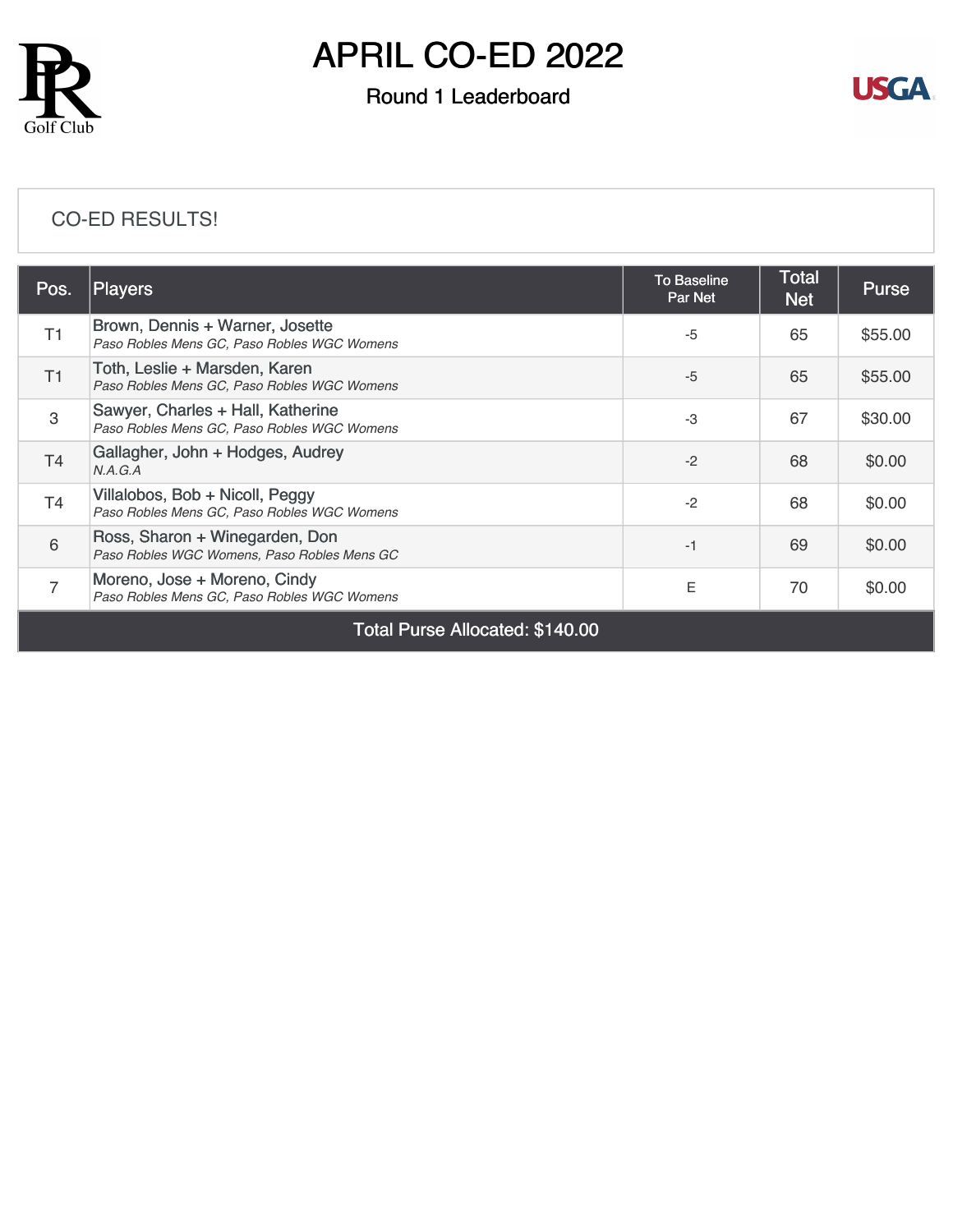

# APRIL CO-ED 2022

### Round 1 Leaderboard



#### [NET SKINS!](https://cdn2.golfgenius.com/v2tournaments/8392777435334098588?called_from=&round_index=1)

| <b>Players</b>                                                                   | <b>Skins</b> | <b>Purse</b> | <b>Details</b>                         |
|----------------------------------------------------------------------------------|--------------|--------------|----------------------------------------|
| Ross, Sharon + Winegarden, Don<br>Paso Robles WGC Womens, Paso Robles Mens GC    | 3            | \$27.86      | Birdie on 8, Eagle on 15, Birdie on 17 |
| Toth, Leslie + Marsden, Karen<br>Paso Robles Mens GC, Paso Robles WGC Womens     | 2            | \$18.57      | Birdie on 5, Eagle on 10               |
| Sawyer, Charles + Hall, Katherine<br>Paso Robles Mens GC, Paso Robles WGC Womens |              | \$9.29       | Birdie on 1                            |
| Villalobos, Bob + Nicoll, Peggy<br>Paso Robles Mens GC, Paso Robles WGC Womens   |              | \$9.29       | Birdie on 7                            |

Total Purse Allocated: \$65.01